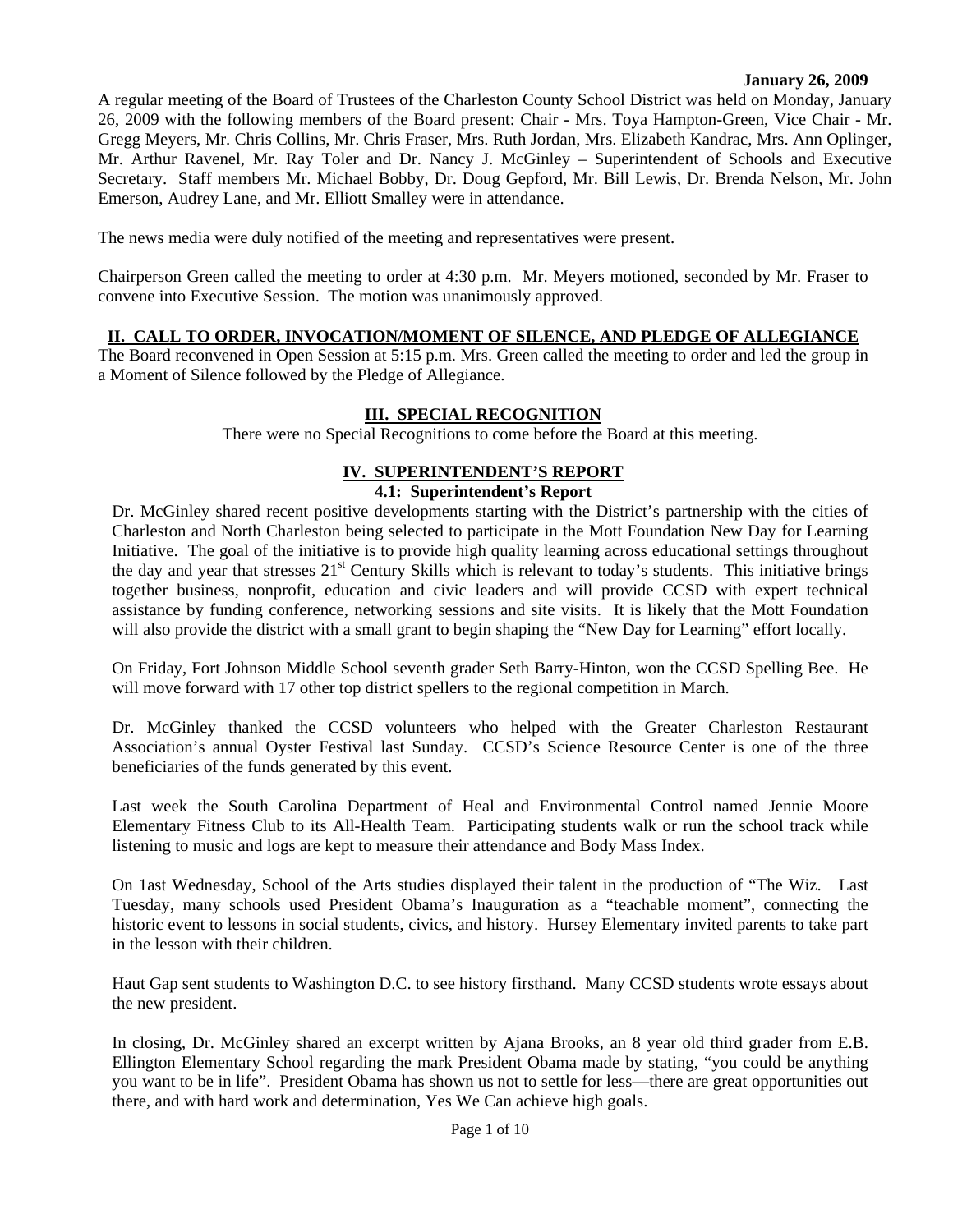# **V. VISITORS, PUBLIC COMMUNICATIONS**

## 5.1: Visitors, Public Communications

- 1. Mrs. Anita Zucker Mr. Rodney Williams, and Mr. Brad Davis addressed the Board in support of the District's Redesign proposal.
- 2. Mr. Jay Patel expressed concerns about the recommendation to close Charlestowne Academy.
- 3. Ms. Marvetta Daniels, Ms. Dorothy Smith, Ms. Shedonya Frost, Ms. Fouche Sheppard, Mr. Edward Jones, Ms. Jacquie Stewart, Ms. Tyeka Grant, Ms. Tiasha Grant, Ms. Breayanna Roper, Ms. Janice Grathen. Ms. Sandra Perry, and Ms. Latoya Gamble expressed concerns about the recommendation to close Fraser Elementary.
- 4. Mrs. Andrea Murray thanked the Board for allowing District 9 schools to stay open. Mrs. Murray also informed the Board that a plan is forthcoming to utilize space at Frierson Elementary.
- 5. Representative Wendell Gaillard expressed concerns regarding the School Redesign Proposal and urged the Board to defer the decision to allow him time to seek alternative funding in Columbia.
- 6. Mr. Lonnie Hamilton presented a position paper to the Board on behalf of Sanders Clyde and requested an opportunity to dialog with the Superintendent and Board regarding the same.
- 7. Mr. Park Dougherty and Ms. Aileen Cromwell urged the Board to consider the position paper Mr. Hamilton mentioned. Mr. Dougherty requested the Board consider giving Charleston Progressive full magnet status with resources funding and admission criteria as other magnet schools. He also urged the Board to vote on school closure recommendations individually.

# **VI. APPROVAL OF MINUTES/EXECUTIVE SESSION AGENDA ITEM**

# **6.1: Open and Executive Session Minutes of January 12, 2008**

Mr. Toler motioned, seconded by Mrs. Oplinger approval of the open session and executive session minutes of January 12, 2008. The motion was approved 9-0.

### **6.2: Motions of Executive Session of January 26, 2009**

The Board approved the following motions that were made in Executive Session on January 26, 2009:

- 1.1 Student Appeal Hearings –The Board identified a date to hear student appeals.
- 1.2 Student Transfer Appeals Mr. Meyers motioned, seconded by Mr. Toler to change item 1.2 to an action item. The motion was approved 9-0. The Board voted to approve two student transfer appeals. The vote was 9-0.
- 1.3 Legal Updates –The Board received legal updates in Executive Session. No actions were taken.
- 1.4 Expulsion Appeal Ratification The Board approved the recommendation of the Board Committee that heard the expulsion appeal of a West Ashley High School student, thereby, overturning the District 10 Constituent Board's decision of permanent exclusion of a West Ashley Student for the 2008-2009 school year. The student will be assigned to the Summit Program at Jenkins Academy for the remainder of the 2008-2009 school year and be permitted to return to his home school (West Ashley High) for the 2009-2010 school year. . The motion was approved 9-0.

Chairperson Green also responded to the Constituent Board's request to meet with the County Board to discuss student transfers. She supports the request, however, felt revisions of Board policy JFABC - Student Transfers may be required.

# **6.3: Financial Minutes of January 12, 2008**

Mr. Meyers motioned, seconded by Mr. Fraser approval of the financial minutes for January 12, 2009. The motion was approved 9-0.

#### **VII: MANAGEMENT REPORT**

# **7.1: Reorganization of the Chief Academic Office**

Dr. Gepford expressed his commitment to fortify schools first. He then presented Phase I of the Reorganization of the Chief Academic Office. This plan is based on three goals. 1. Improve Achievement for all students, 2. Close the Achievement Gap, and 3. Increase Graduation Rate.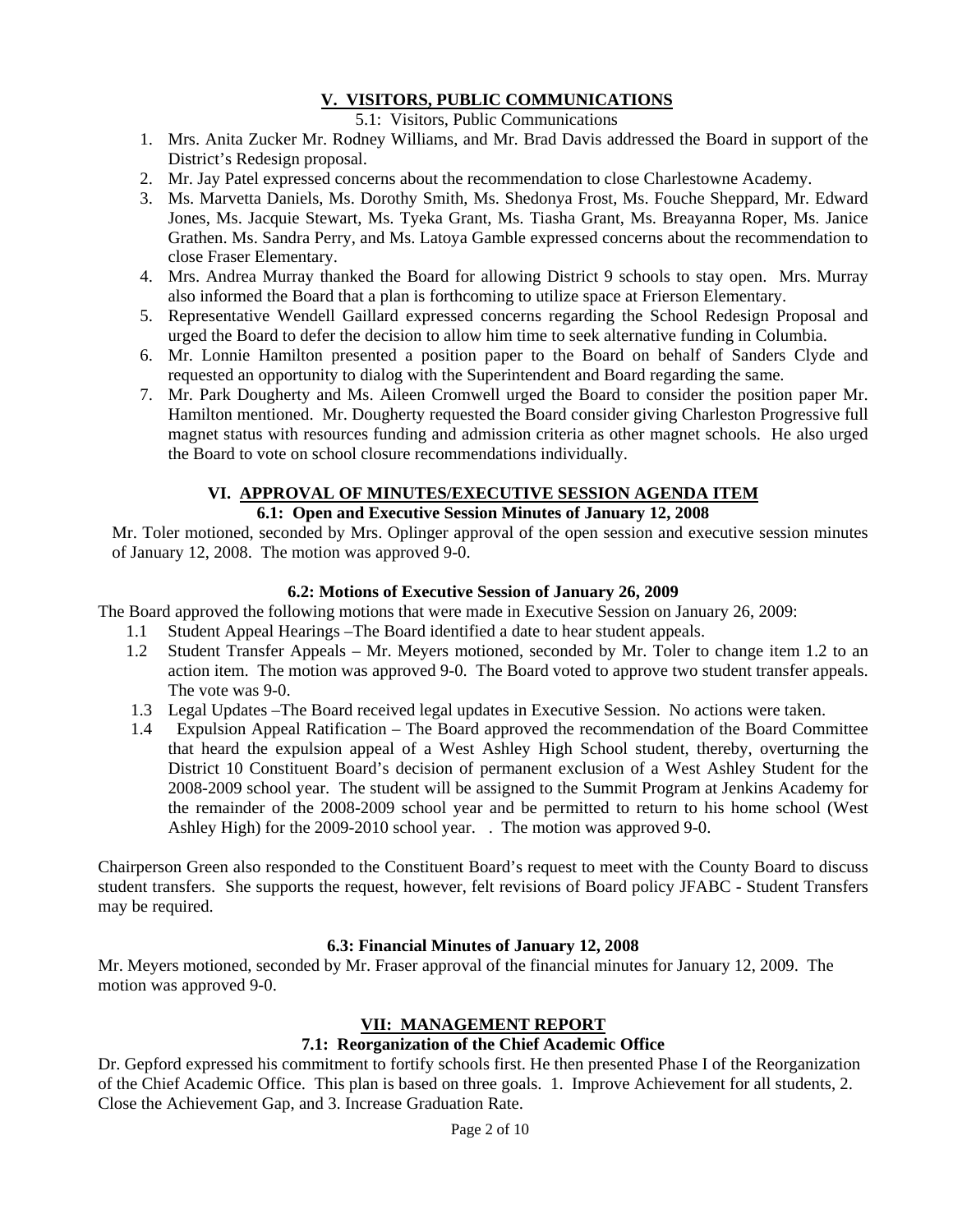The CAO administrative staff will be downsized as follows in Phase I.

- Reduce 5 Associate Superintendent to 4 (2 Elementary, 1 Middle and 1 High School)
- Redistribute Elementary schools
- Reduce Learning Specialists by 1.0 FTE
- Reduce C  $&$  I secretarial support staff by 1.0 FTE

Phases II and III (July 2009) recommendations are:

- Potential consolidation of District Offices
- Further reduction of support staff
- Consider out-sourcing some supports next year

He concluded his presentation by stating that the CAO staff is committed to constantly looking at cost cutting possibilities while ensuring to keep its focus on the three goals identified earlier in the presentation.

Dr. Gepford also responded to questions from the Board indicating that the savings for Phase I is \$300,000 from the CAO Division. Also, he stated that the District 3/9 Office would close as of July 1<sup>st</sup> and the Associate Superintendent would help with the transition of that office and be moved to the Curriculum Development vacancy and help with the transition of that office.

#### **VIII: CHARLESTON ACHIEVING EXCELLENCE UPDATE IX**. **POTENTIAL CONSENT AGENDA ITEMS**

- 9.1 Resolution Additional Furlough (carryover from last meeting). Mr. Meyers motioned, seconded by Mrs. Jordan approval of the recommendation for additional furlough as an action to balance annual fiscal year budget due to multiple mid year reductions in State funding sources. The motion was approved 9-0
- 9.2 Preparation for Budget Process and Budget Development for FY2010 Proposed Philosophy for the FY2010 process – The Board received as information only. No action was taken.
- 9.3 School Redesign Final Recommendation Mrs. Oplinger urged the Board to act on the School Redesign Recommendations which came in response to the Board's June 2008 directive to the Superintendent to bring a plan for closure which has concessions due to public outcry.

Mrs. Oplinger motioned, seconded by Mr. Meyers to approve the superintendent's School Redesign Final Recommendations. Mr. Meyers offered an amendment the Mrs. Oplinger's motion to approve agenda items marked A-E and Ellington. Mrs. Oplinger agreed to amend the motion.

Mr. Ravenel offered a second motion, seconded by Mr. Collins to vote on school redesign recommendations separately.

At this time, Dr. McGinley presented information on School Redesign as follows:

*BACKGROUND - The June 2008 budget cycle presented the district with an economic climate in which inflation increased by four percent, while the district's budget increased less than one percent. The Charleston County Board of Trustees approved the general operating budget for 2008-2009 school year, and issued two directives to the Superintendent.* 

- *1. Move forward with a plan to market and sell excess district property. Utilize the revenue from these property sales to replenish the district's "fund balance." (Note: the FY09 budget borrowed \$7 million for fund balance.)*
- *2. Bring the Board a plan to consolidate underutilized, inefficient schools.*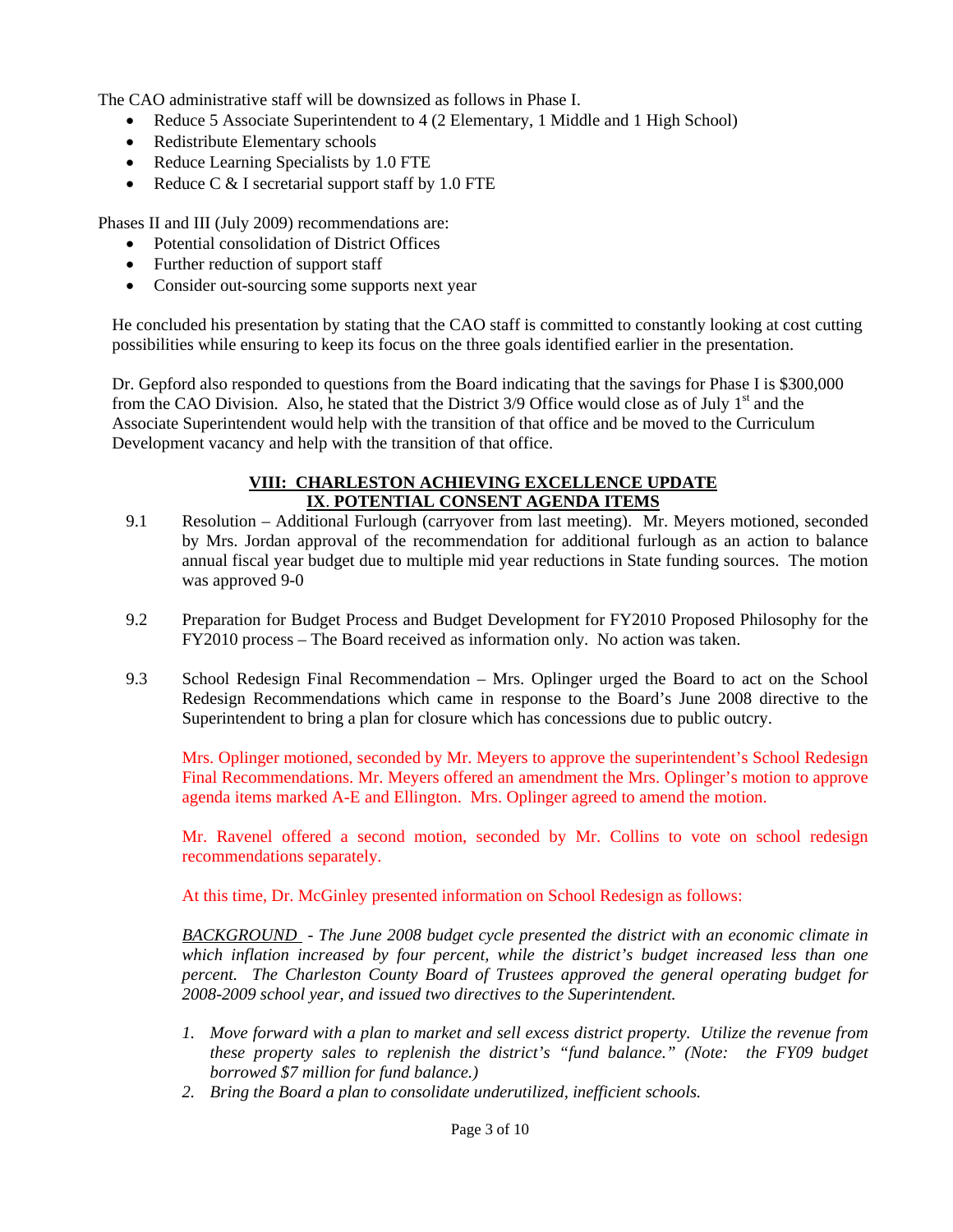- *Rationale behind School Redesign The district now faces a "new fiscal reality" with a \$15 million mid-year cut for FY09 and a projected \$28,000,000 budget deficit entering the next school year (FY10). Without consolidation, this could mean drastic elimination of program, services, and personnel, and/or significant increases in class size. With the implementation of a well-thought redesign plan, the district stands to*
- *strengthen its educational program overall*
- *expand services and offerings through the reinvestment of resources and earn millions in shortand long-term savings that will help bring financial stability and equity to schools in the district.*

*The Redesign Plan is projected to save \$5.3 million in the first year and recurring savings in subsequent years.* 



*Dr. McGinley shared a chart showing a 10 year decline in enrollment (43,184 to 42,484) and the five key beliefs: The time is now, Good stewards of public funds, Schools are centers of our communities, Public Engagement and Community Participation must be sustained and Safe Buildings* 

*At this time the Board voted on Mr. Ravenel's motion then acted separately on School Redesign recommendations.* 

 *Mr. Ravenel offered a second motion, seconded by Mr. Collins to vote on school redesign recommendations separately. The motion was approved 5-4 (Fraser, Green, Meyers and Oplinger opposed).* 

# *RECOMMENDATIONS:*

*School Closures: The five schools recommended for closing have a history of academic struggles, declining enrollment, excess capacity, and all but one above average per pupil costs. District 1: McClellanville Middle*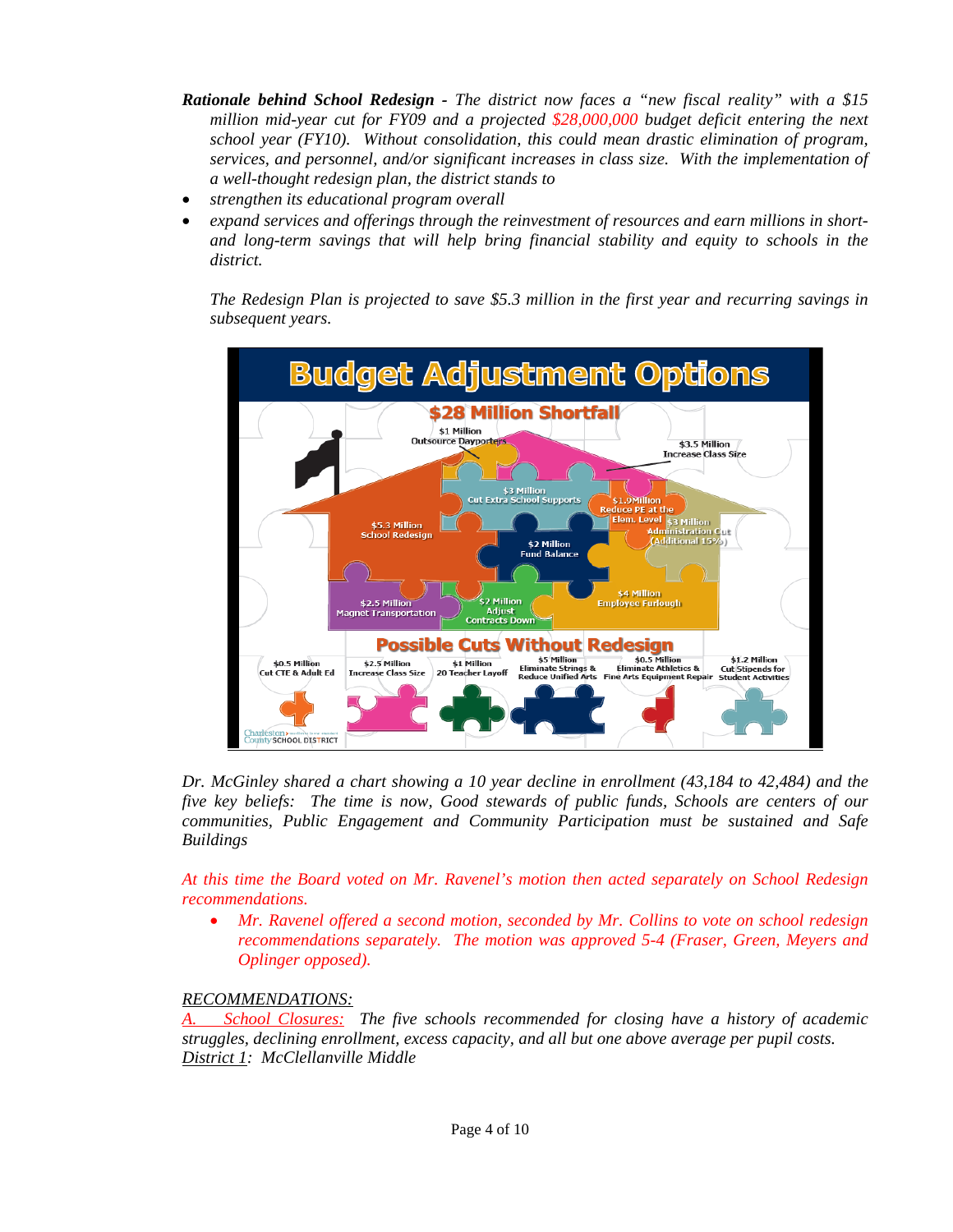*Academic History: This school, which serves 91 students, has been rated "Below Average" for four consecutive years. The 2008 Improvement rating is projected to be "Unsatisfactory". The school did not make AYP (Adequate Yearly Progress) in 2006-07 or 2007-08. (See School Profile)* 

*Per Pupil Cost: = \$15,134 (District Average = \$5905) – GOF Only* 

*Recommendations:* 

- *7th and 8th grade students attend 7-12 Lincoln High*
- *6th graders attend CD-6 St. James Santee*

*Improvements for Students: Eliminates negative impact of middle-high transition; opens up increased opportunities for high school credit, career clusters, band, chorus and athletics for 7th and 8th grade students.* 

*Community Input: The public engagement meeting in District 1 was attended by 179 community members. Of those community members, 179 responded to the survey. The option to close McClellanville Middle School received the highest percentage of acceptance at 52%.* 

*Mr. Fraser motioned, seconded by Mr. Meyers approval of the McClellanville Middle School Redesign recommendation shown above. The motion was approved 7-2 (Collins and Toler opposed).* 

#### *District 4: Brentwood Middle*

*Academic History: This school has had an absolute rating of "Unsatisfactory" for six consecutive years. The Improvement rating has also been "Unsatisfactory" for six consecutive years. The school has not made AYP for the last four years. (See School Profile)* 

*Per Pupil Cost: = \$6,632 (District Average = \$5905) – GOF Only* 

#### *Recommendations:*

 *6th graders attend accelerated-learning 6th grade academy at McNair or Zucker Middle School* 

 *7th and 8th graders attend Birney and Morningside (Note: Some 7th graders may be zoned for Zucker Middle)* 

*Improvements for Students: 6th graders will receive individual attention, intense academic support in literacy and math, and behavioral health and counseling supports to prepare them for middle school success. Entire school "M-GAP" approach. The Brentwood campus is slated to be repurposed as Garrett Jr. Academy – a District 4 program.* 

*Community Input: The public engagement meeting in District 4 was attended by 187 community members. Of those community members, 110 responded to the survey. The option to close Brentwood Middle School and create a 6th grade academy received the highest percentage of acceptance at 41%.* 

*Mr. Fraser motioned, seconded by Mrs. Jordan approval of the Brentwood Middle School Redesign recommendation shown above. The motion was approved 7-2 (Kandrac and Toler opposed).* 

#### *District 20: Fraser Elementary*

*Academic History: This school has had an "Unsatisfactory" Absolute rating for four consecutive years and was "Below Average" in 2002-03 and 2003-04. For 2004-05, 2005-06, 2006-07 the Improvement rating was "Unsatisfactory". While the Improvement rating is projected to move to "Average" for 2008, the school has not made AYP for the last four years.*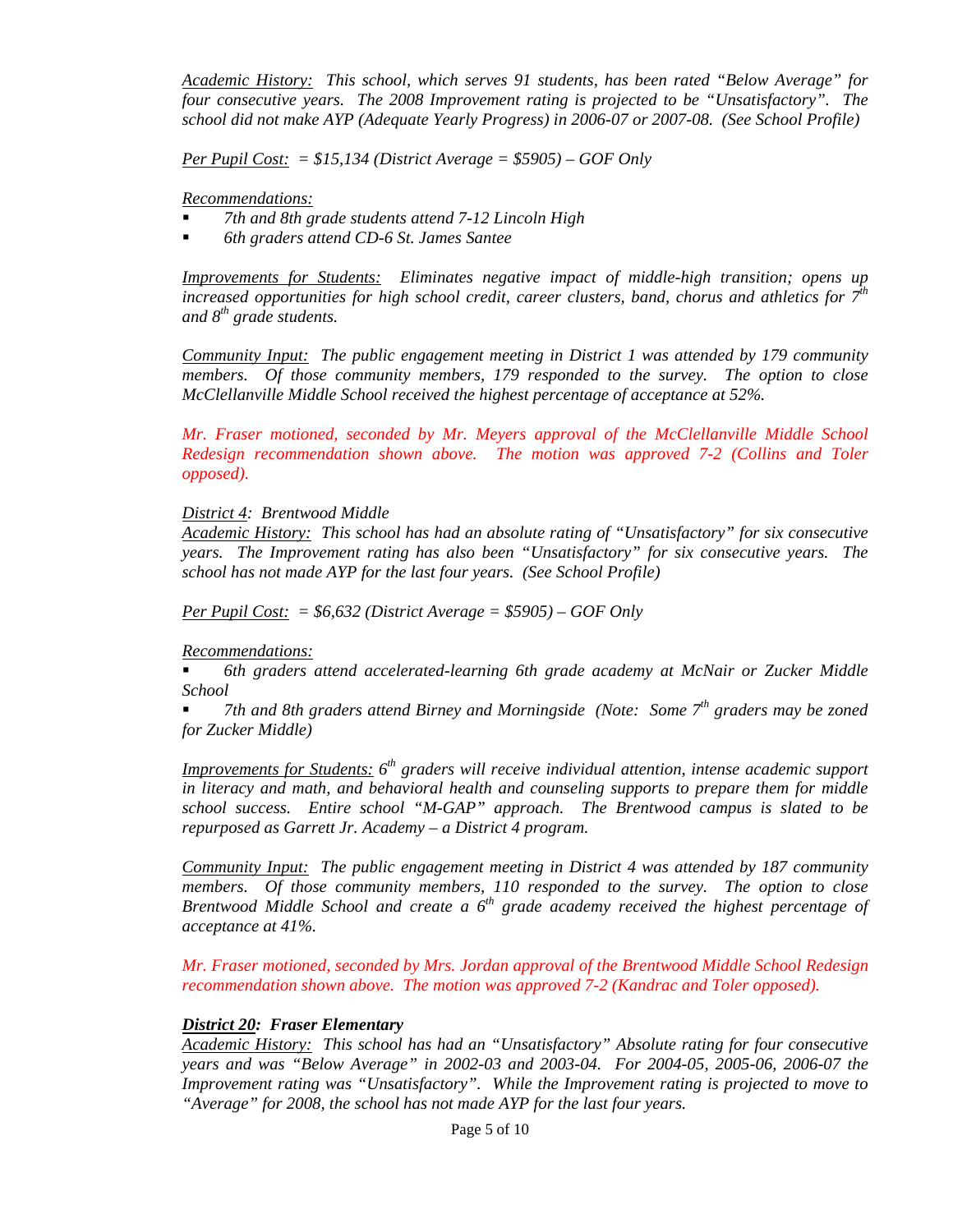*Per Pupil Cost: = \$6,643 (District Average = \$5905) – GOF Only* 

#### *Recommendations:*

 *Students attend Charleston Progressive, new Sanders-Clyde or new Memminger or Mitchell partial magnets. (Note: Will work with SIC, D20 and County Board to consider a plan for CPA to be a partial magnet.)* 

*Improvements for Students: Eliminates negative impact of elementary-middle transition; opens up magnet choices and access to world-class, state-of-the-art Sanders Clyde facility with a Jonathan Green-inspired arts theme. Students attend schools with strong academic performance.* 

*Community Input: The public engagement meeting in District 20 was attended by 355 community members. Of those community members, 186 responded to the survey. The option to close Fraser Elementary School and Charleston Progressive Academy received the highest percentage of acceptance at 55%. However, this recommendation represents a compromise between the original option and an option submitted by concerned District 20 community members.* 

*Mr. Meyers motioned, seconded by Mr. Fraser approval of the Fraser Elementary School Redesign recommendation shown above. The motion was approved 7-2 (Collins and Kandrac opposed).* 

#### *District 23: Shroder Middle School*

*Academic History: This school has had an absolute rating of "Unsatisfactory" for four consecutive years and was "Below Average" in 2002-03 and 2003-04. The Improvement rating has been "Unsatisfactory" for six consecutive years. The school has not made AYP for the last four years. (See School Profile)* 

*Per Pupil Cost: = \$6,044 (District Average = \$5905) – GOF Only* 

*Recommendations:*

- *Rising 6th graders stay at home elementary schools*
- *7th and 8th graders attend Baptist Hill (becoming 7-12)*

*Improvements for students:* Eliminates effects of middle-high transition. 7<sup>th</sup> and 8<sup>th</sup> graders have *increased opportunities to take courses for high school credit, gain early knowledge of career clusters, and participate in band, chorus, and athletics. Students leave a failing middle school and attend a 7-12 program at a good school.* 

*Community Input: The public engagement meeting in District 23 was attended by 466 community members. Of those community members, 262 responded to the survey. The option to close Jane Edwards Community School and EB Ellington Elementary School received the highest percentage of acceptance at 13%. However, a plan submitted by concerned District 23 community members opposed closing elementary schools.* 

*Mr. Fraser motioned, seconded by Mr. Meyers approval of the Schroder Middle School Redesign recommendation shown above. The motion was approved 9-0.* 

#### *Countywide Magnet: Charlestowne Academy*

*Academic History: This K-12 school receives three report cards. The elementary school has been "Below Average" for two years, with a projected Improvement rating of "Unsatisfactory". The middle school has followed the same pattern with "Below Average" for two years with a 2008 projected "Unsatisfactory" Improvement rating. Although the high school program has a*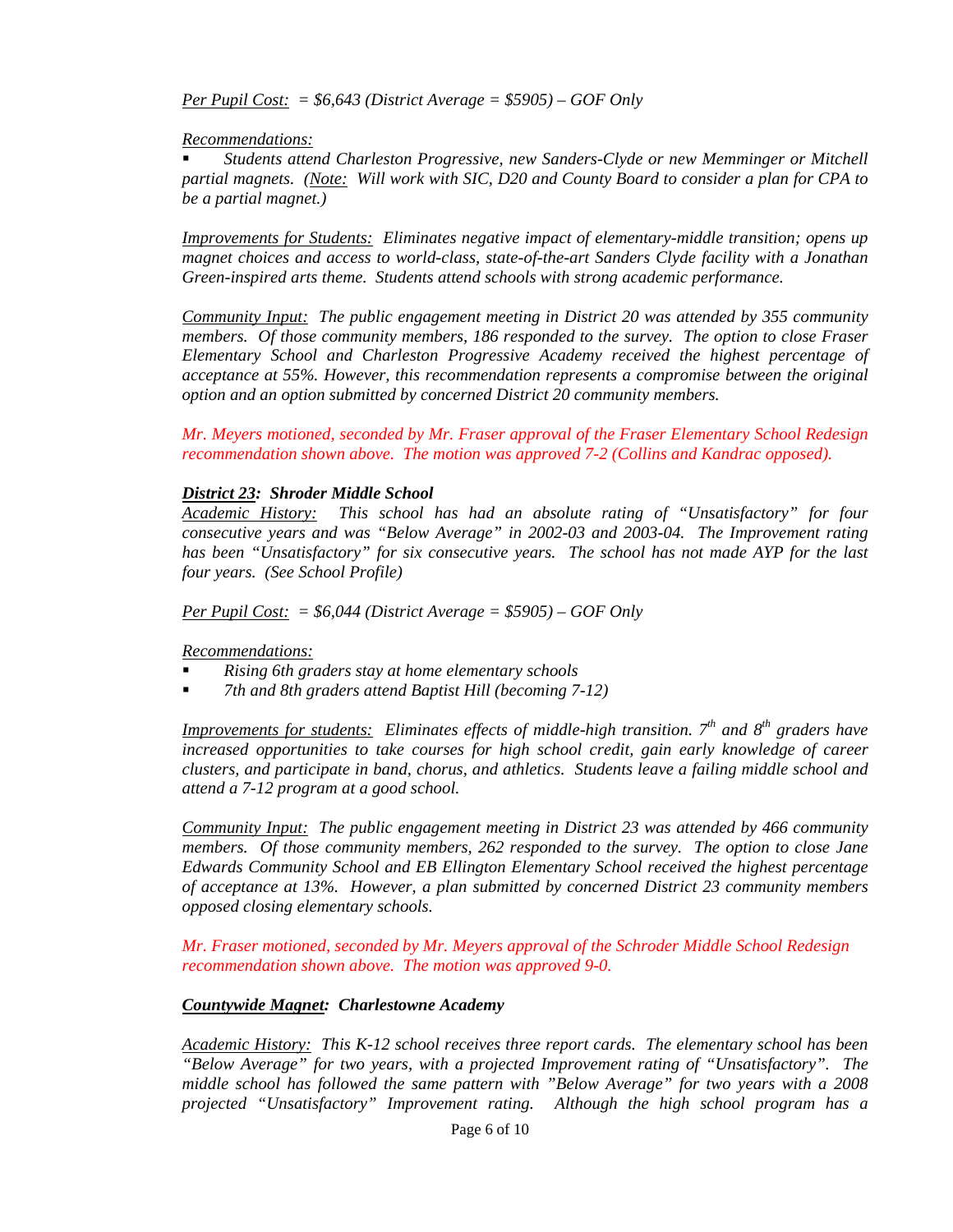*projected 2008 excellent rating, it includes only 78 students, and has not made AYP for two straight years.* 

*Per Pupil Cost: = \$5,774 (District Average = \$5905) – GOF Only* 

*Recommendations:*

 *Hearing Impaired program stays intact, elementary grades move into North Charleston Elementary;* 

 *Hearing Impaired middle and high school move as a "program within a school" to School of the Arts;* 

*Elementary and middle-school students return to home schools or partial magnet choices;* 

 *Current high school program becomes "school within a school", phasing out when current 9th graders graduate (two locations are being evaluated).* 

*Improvements for students: Provides excellent facility for Hearing Impaired program to continue and grow; elementary and middle school students can attend partial magnets, home schools with comprehensive athletic and academic offerings; slow phase out of high school* 

*Community Input: The public engagement meeting in District 4 was attended by 187 community members. Of those community members, 110 responded to the survey. The option to close Brentwood Middle School and create a 6<sup>th</sup> grade academy received the highest percentage of acceptance at 41%. In addition to the surveys, there was considerable response from the parents of hearing-impaired parents and community members. As such, this recommendation relocates the hearing-impaired program to a site with improved accommodations without dismantling the program.* 

*Note: Per Pupil Costs based on General Operating Funds only. Does not include additional categorical funding.* 

*Mr. Collins motioned seconded by Mr. Toler to delay the Charlestowne Academy School Redesign recommendation shown above. The motion failed 3-6 (Collins Kandrac and Toler voted in favor of the motion).* 

*Mrs. Oplinger motioned, seconded by Mr. Meyers to approve the Charlestowne Academy School Redesign recommendation shown above. The motion was approved 7-2 (Collins and Kandrac opposed).* 

*B. Grade Modifications*

*Jane Edwards* 

- *Maintains CD-6 program*
- *Grades 7-8 attend Baptist Hill (7-12)*

*Mr. Meyers motioned, seconded by Mr. Fraser approval of the Jane Edwards Elementary School Redesign recommendation shown above. The motion was approved 9-0.* 

*Charleston Progressive Academy* 

- *CPA remains as K-6 school at Courtenay campus*
- *Grades 7-8 move to Sanders-Clyde, home schools, or partial magnets*
- *Fraser re-districting increases enrollment at CPA*

 *District will work with D20 Board, County Board, School Improvement Council, parents and community members around possible conversion of CPA into partial magnet, serving downtown attendance zone and returning to original attendance ratio (60% district 20 students, 40% countywide)*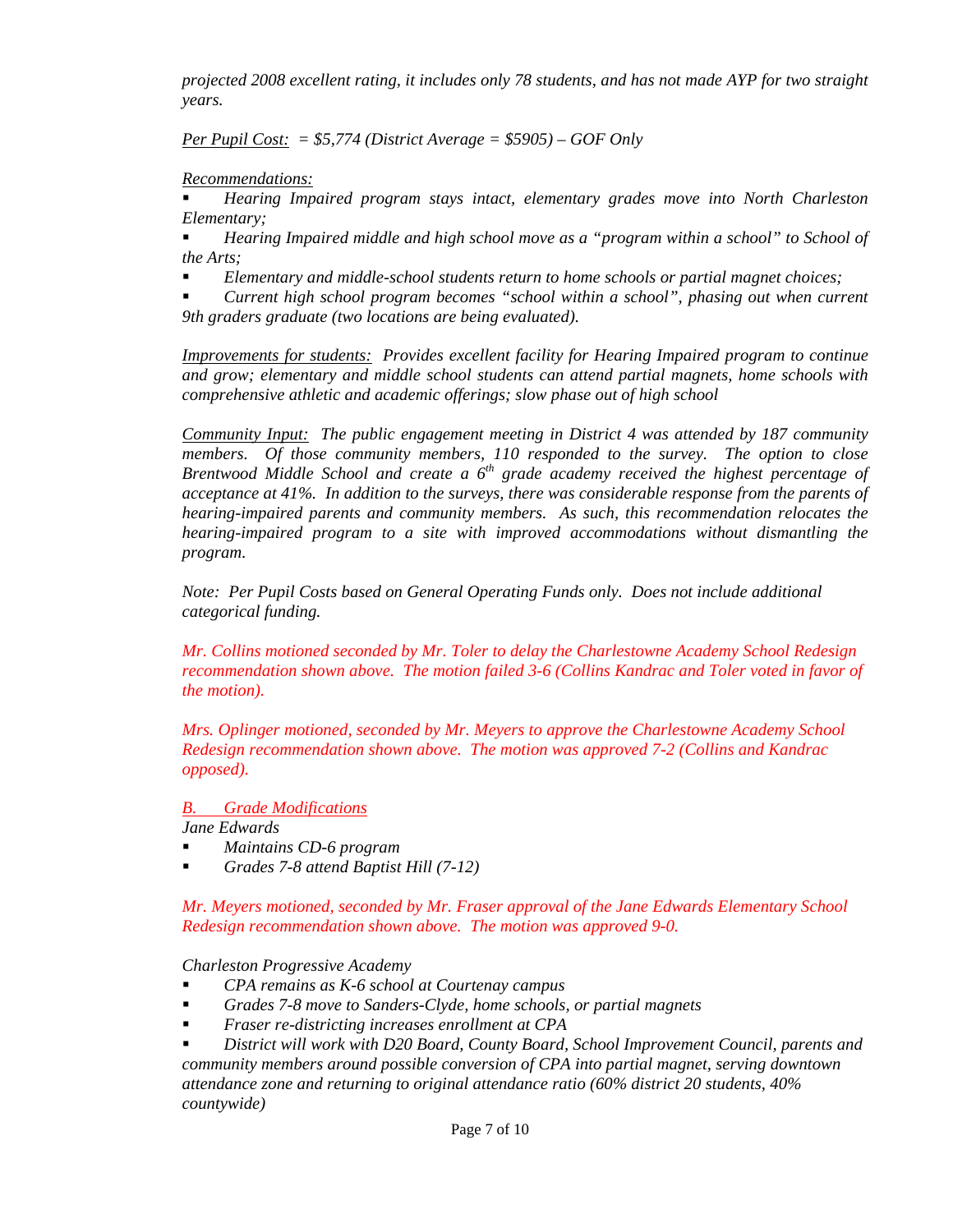*Mr. Meyers motioned, seconded by Mr. Fraser approval of the recommendation for Charleston Progressive Academy (shown above). The motion was approved 9-0.* 

*Also during discussion, Mr. Meyers encouraged continuation of dialogue with the Superintendent.* 

*District 23 and District 1* 

- *Baptist Hill and Lincoln High Schools add grades 7-8*
- *Elementary schools keep rising 6th graders*
- *Example: CD-6 St. James Santee*

*Mrs. Jordan motioned, seconded by Mr. Meyers approval of the District 23 and District 1 School Redesign recommendation shown above. The motion was approved 9-0.* 

#### *C. Program Consolidation*

*Child and Family Development Center, currently renting space in North Charleston, moves as "school within a school" at Burns Elementary* 

*Mrs. Jordan motioned, seconded by Mr. Fraser approval of the Child and Family Development Center School Resign recommendation shown above. The motion was approved 9-0.* 

#### *D. Rural School Covenant*

*The district and Board are fully committed to the importance of rural schools as centers of communities, and will work with these schools and their communities to keep schools open, enhance cost-effectiveness, and deliver services. Therefore, the District will work with principal, School Improvement Council, and community partners to bring per pupil costs closer to the district average.* 

*Per Pupil Plus:* 

*Average per-pupil expenditure plus 20%* 

 *Example—if the district average per pupil spending is \$6,500 then the school receives \$7,800 per child. The school's programs and needs are designed based on that budget and supplemented by community support.* 

*Conditions:* 

- *Elementary school (CD-6)*
- *Long distance to nearest school*
- *Strong community support for providing school services*

*Targeted Schools* 

- *Frierson (District 9)\**
- *Jane Edwards (District 23)\* (Pre K to Grade 6)*

*\*Note: Academic progress will be evaluated annually. The District will work with the Constituent Boards to possibly modify enrollment boundaries and work with the school to decrease overhead.* 

- *Mr. Meyers motioned, seconded by Mr. Fraser approval of the Rural School Covenant School Redesign recommendation shown above. The motion was approved 9-0.*
- *E. Delayed Actions*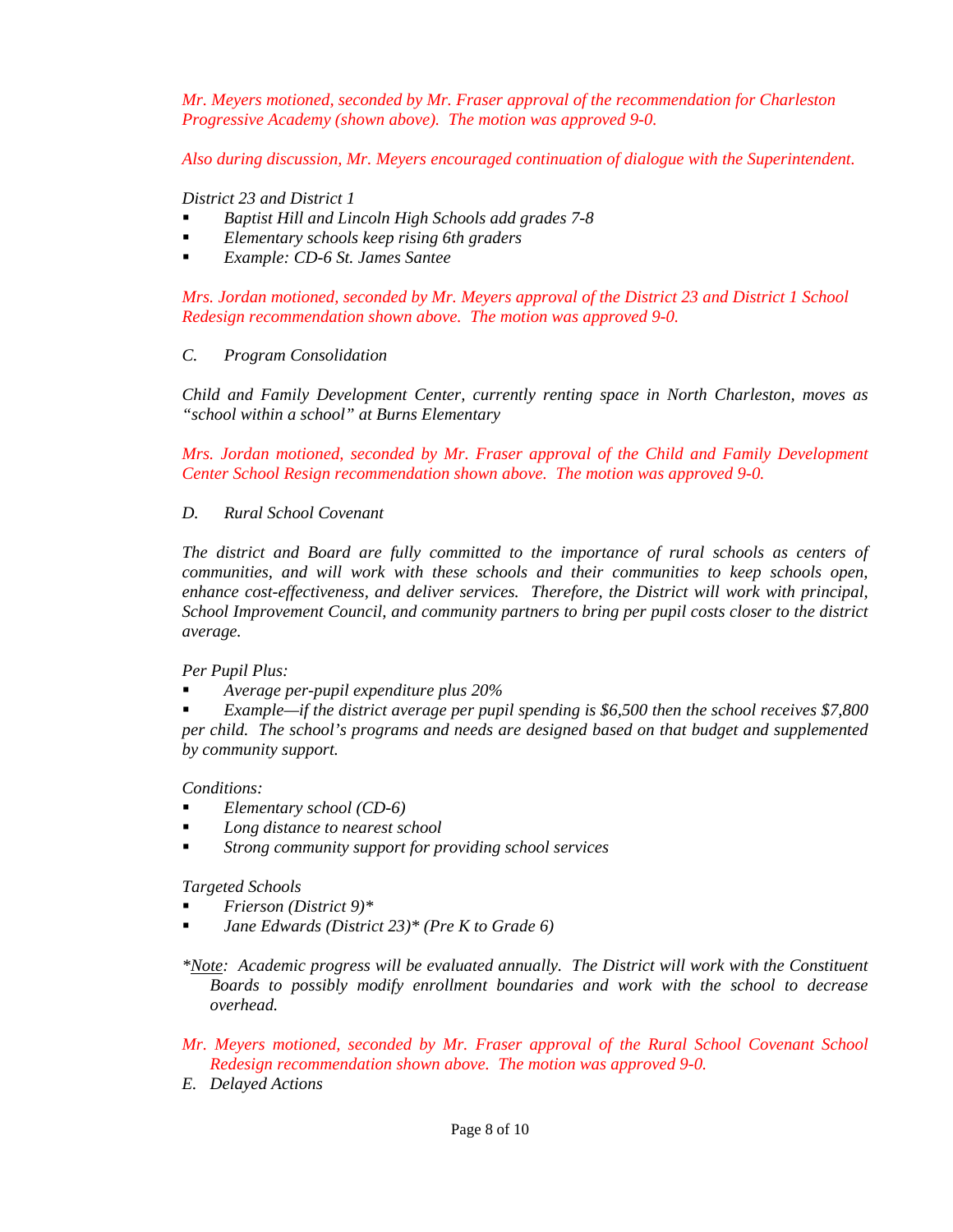# *District 3: Delay Relocation of Clark and related land sale*

*Mr. Meyers motioned, seconded by Mrs. Oplinger approval of the District 3 Delayed Action School Redesign recommendation shown above. The motion was approved 9-0.* 

*District 20: No change for Charter School for Math and Science* 

- *Mr. Fraser motioned, seconded by Mr. Meyers approval of the District 20 Delayed Action School Redesign recommendation shown above. The motion was approved 9-0.*
- *F. Other Considerations*
- *Move forward Montessori School's Request for Expansion*
- *Only viable space currently available at Frierson (Program within a school)*
- *District explored all options—future possibility would be to rebuild James Simons with the Montessori program as a "program within the school" in District 20*
- *Will continue to explore options for Montessori school moving forward*
- *District 9 Grades 7-12 high school configuration. Closely monitor enrollment and academic trends in D9 and elsewhere. Continue to engage the Board and communities to develop future efficiency plans as necessary.*
- *Maintain Archer and Fraser campus as swing spaces*
- *Move forward with construction of E.B. Ellington, projected to be open in 2011.*

*Mr. Meyers motioned, seconded by Mr. Fraser approval of the School Redesign recommendation to move forward with construction of E.B. Ellington. The motion was approved 9-0.* 

*The approval of the Final School Redesign Proposal generates up to \$5.3 million in savings to the G.O.F. next year with further savings each year to follow.* 

- 9.4 FY 2010 E-Rate Application Mr. Meyers motioned, seconded by Mr. Fraser approval of the recommendation approving the resolution to meet E-Rate application requirements so that applications for funding can be filed. The motion was approved 9-0. The funding source is FY2010 General Operating Funds in the amount of \$3,340,615. The potential reimbursement amount is \$2,440,559.
- 9.5 Marilyn Burns Education Associates Agreement Mr. Meyers motioned, seconded by Mr. Fraser approval of the agreement with Marilyn Burns Education Association and CCSD to provide Math Solutions Training to CCSD Teachers. The funding source is Title II funds. The estimated cost is \$76,000. The motion was approved 9-0. The estimated cost for the courses is \$76,000 – special funds.
	-
- 9.6 Policy Regulation Revisions GCQA-R Certified Non-Administrative Staff Reduction in Force; GDQA-R - Classified Staff Reduction in Force, GCQB-R – Administrative Staff Reduction in Force, and GCQA-R – Certified Non-Administrative Staff Reduction in Force - The Board received the policy regulations as information. No action was taken.
- 9.7 Policy Revisions GCQA– Certified Non-Administrative Staff Reduction in Force; GDQA-Classified Staff Reduction in Force, GCQB – Administrative Staff Reduction in Force, and GCQA-Certified Non-Administrative Staff Reduction in Force – Mr. Meyers motioned, seconded by Mr. Fraser approval of the policy revisions listed above. The motion was approved 9-0.